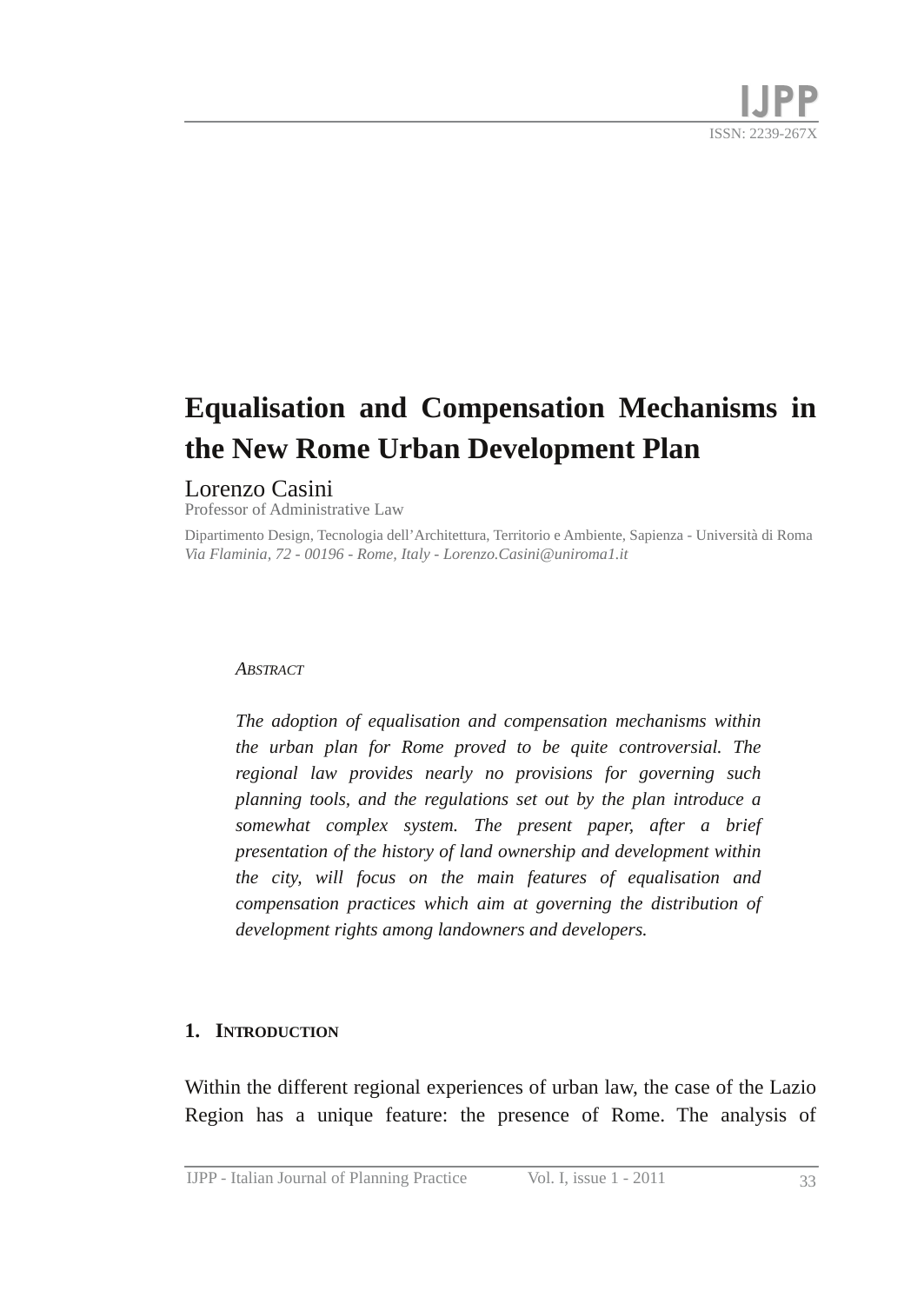equalisation and compensation mechanisms adopted in this region can be focused on the Roman experience, and in particular on the new Rome Urban Development Plan (UDP), which came into force in 2008. This choice seems inevitable, not only for the importance of Rome, but also because the new plan contains significant provisions about compensation and equalisation (i.e. equal distribution) of building and development rights. After illustrating the regional legal framework, attention will be focused on three issues: the Rome planning experience, the new UDP, and the mechanisms of urban compensation and equalisation, regulated by the norms set out in the UDP.

### **2. THE "SILENCE" OF REGIONAL LAW**

Compared with other Italian regions, Lazio has legislation characterised by the absence of specific norms on urban equalisation and compensation. The regional urban law no. 38/1999 does not contain this kind of provision 1 . Although this law was approved when other regions had already issued rules in this direction (Colonna, 2007) – and despite some important precedents at a local level, such as the Rome urban development plan variant of 1997 – the decision made in 1999 was to maintain a traditional planning system, faithful to the national town planning act of 1942.

Therefore, the Lazio planning legislation reproduces, without any particular innovation, the norms set by national law on "comparto edificatorio" (i.e. an area in which forms of equalisation of building rights amongst owners are adopted) 2 . Of course there have been, since 1999, attempts to introduce some innovations, but none of them have been put into effect<sup>3</sup>.

h, where it is stated that master plans shall indicate which modifications should be implemented by public acquisition of exactly identified properties or by equalisation forms, identified by urban development plans. 1 The term "perequazione" (i.e. equalisation) appears only once, in Article 30, subpara. 1, letter

n. 35/1978. In reference to "programmi integrati", see Article 2, Lazio regional law n. 22/1997. 2 See Articles 39 and 48, Lazio regional law n. 38/1999, and Articles 21 et seq. of Lazio regional law

regulations was drafted, but it was never approved; in that text there was an explicit provision regarding urban equalisation and compensation. 3 Among these attempts, the most relevant was in 2003, when a Code that collected all the previous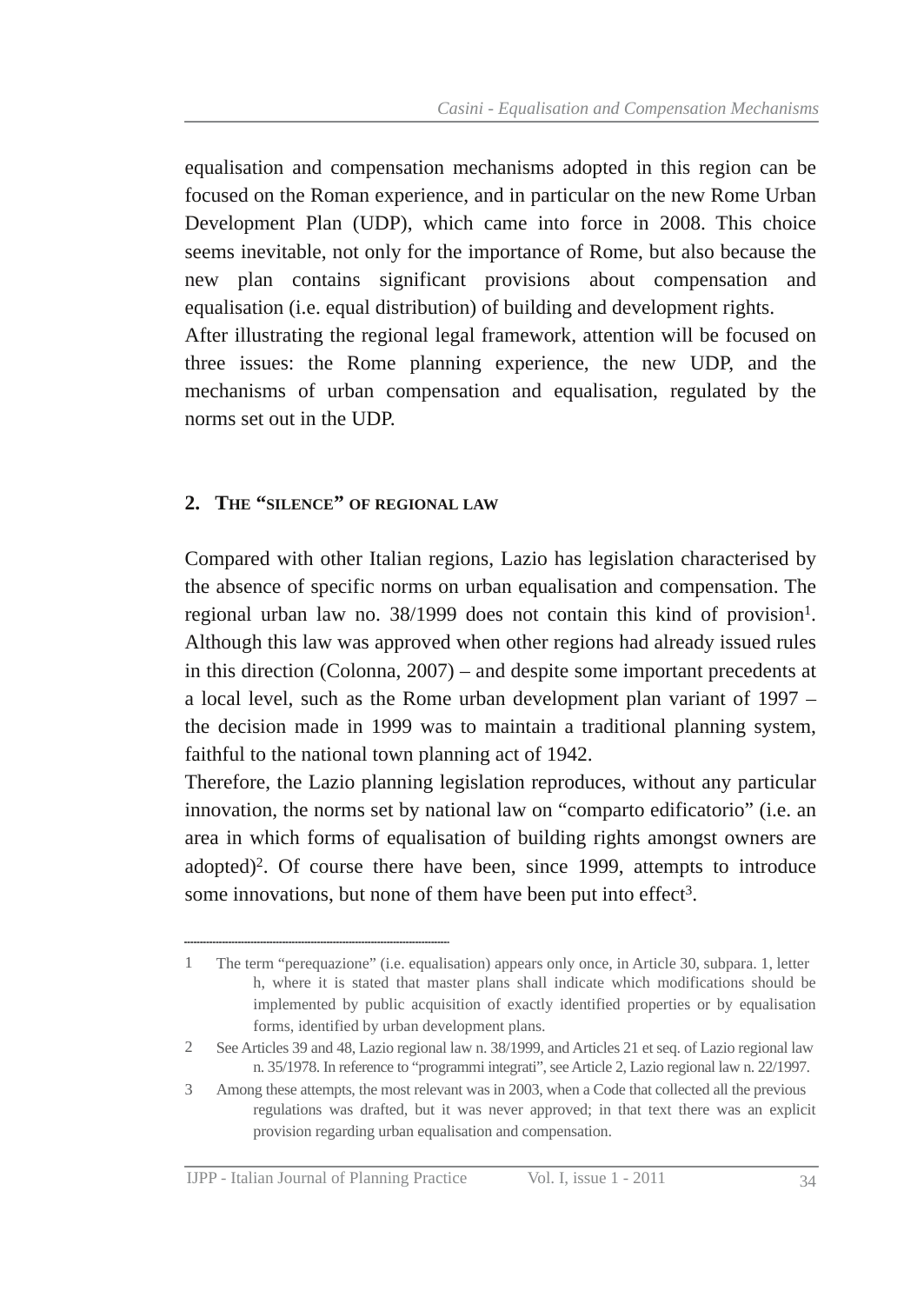In this context, the case of the Urban Development Plan for Rome provides one of the most important experiences of equalisation and compensation mechanisms in Italy (for a general discussion see Bartolini et al, 2009; Police, 2004; Crosetti, 2004; Perongini, 2005; Casini; 2005).

# **3. THE CASE OF ROME**

Before examining the solutions designed in the new Urban Development Plan (UDP) of Rome, it is useful to underline some features of this unique city (for an overview see Marcelloni, 2003; Ricci, 2005). Firstly, Rome, 129,000 hectares in size, is the largest municipality in Europe: the metropolitan areas of Bari, Bologna, Catania, Florence, Genoa, Milan, Naples, Palermo and Turin, added together, have more or less the same area as Rome, namely 136,800 hectares.

Secondly, the history of Rome and its urban development presents significant features. In particular, the Roman territory has been the subject of speculation since 1800. Émile Zola, in 1896, described "un vol de spéculateurs, venu de la haute Italie" which "s'était abattu sur Rome, la plus noble et la plus facile des proies", and he wrote that a "jeux exasperé, un jeux formidabile dont la fièvre avait remplacé la petit train réglementé du loto papal, un jeux à coups de millions où les terrains et les bâtisses devenaient fictifs, de simples prétextes à des opérations de Bourse" 4 . Since then, development projects within the city have continued incessantly, including illegal projects, the so called "abusivismo di necessità" (Insolera, 1971).

Thirdly, in spite of such a huge expansion, the situation of the private property in Rome has been characterised by large properties owned by a few families. When Rome became the capital of Italy, around 40% of the whole territory, i.e. 76,000 hectares, was owned by only eleven families, such as

gli occhi di Émile Zola", in "La costruzione della Capitale. Architettura e città dalla crisi edilizia al fascismo nelle fonti storiche della Banca d'Italia", in *Roma moderna e contemporanea*, 2002, n. 3, 543. 4 Zola É., *Rome* (1896), Paris, 1999, 395. This story is in Catini R., "Roma dopo la crisi edilizia con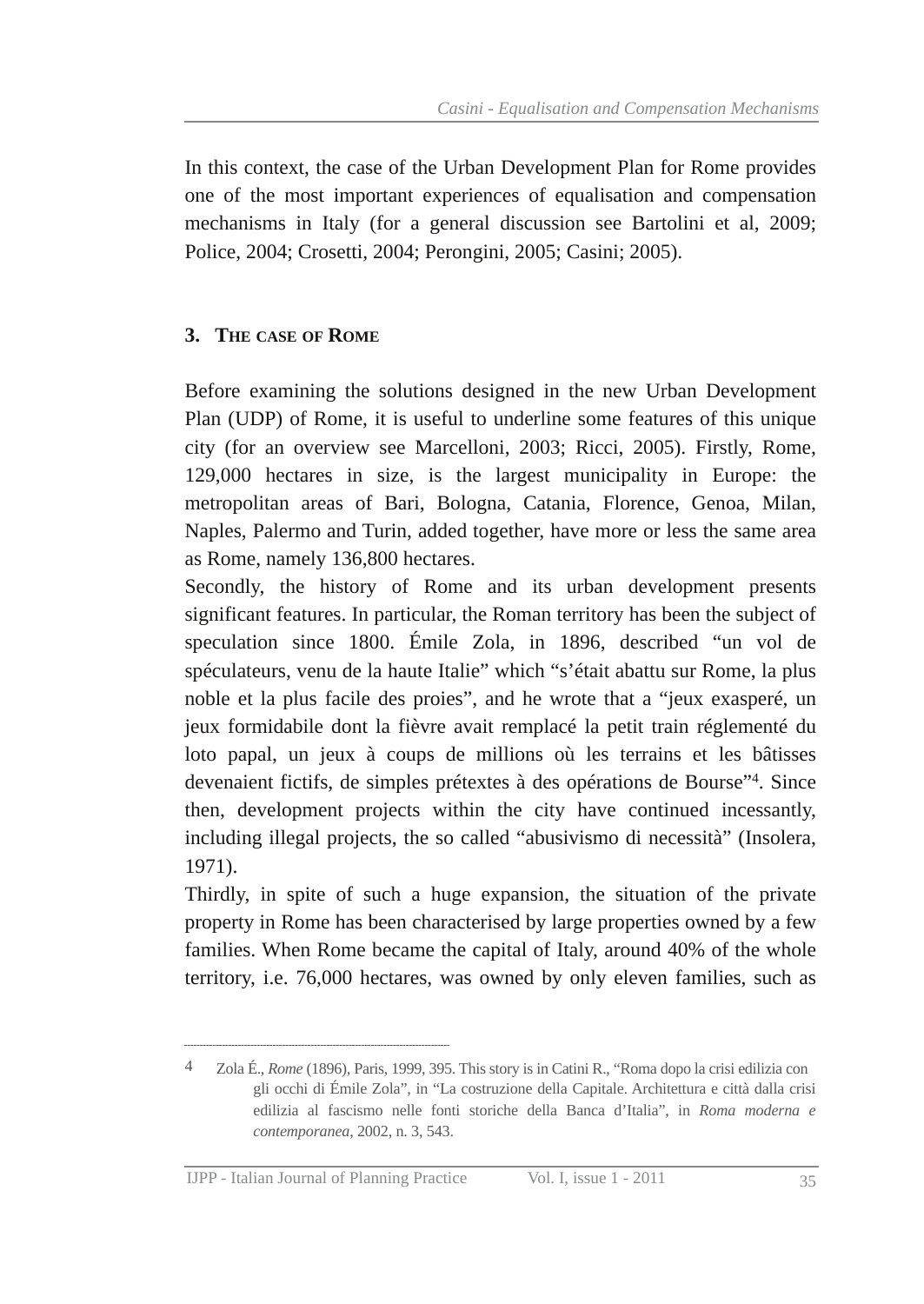Torlonia, Borghese and Doria Pamphili 5 . In the twentieth century, important development companies have acquired similar large areas of property, inevitably exercising strong influence on planning decisions and decision making processes (Insolera, 1971). The planning process, which has led to the new Rome urban development plan, started in 1994 and has been extremely long and complex. A fundamental stage within this process was the adoption of the "Piano delle Certezze" in 1997, which set the basis for future decisions. Indeed, the "Piano delle Certezze" provided a specific compensation mechanism that was unsuccessfully challenged in the courts 6 . This mechanism was applied to development rights, cancelled by the "Piano delle Certezze" itself, in order to realise a new environmental safeguard system. Such development rights were to have been used within two kinds of areas – the "City to be transformed" and the "City to be completed" – which were not regulated by the "Piano delle Certezze". The new urban development plan had to regulate and relocate development rights deriving from the compensations disposed of by the Piano delle Certezze.

## 3.1 THE NEW URBAN DEVELOPMENT PLAN (UDP) OF ROME

In 2003 the city of Rome adopted its new Urban Development Plan (UDP). The Plan was then re-adopted in 2006, after the consultation process, and finally approved in 2008, almost fifty years after the previous plan (Rome City Council decisions n. 33, 19-20 March 2003; n. 64 21-22 March 2006; n. 22, 12 February 2008).

As to the plan making process, it is worth mentioning two circumstances. The first concerns the length and complexity of the proceedings which led to the adoption and approval of the plan. The second regards the fact that, in order to have the plan approved before the expiry of the so-called "safeguard"

tardo Ottocento, in *La costruzione della Capitale*, cit., 583 ss., in particolare 587 ss. 5 See N. Flores, *Dalla terra all'edilizia. L'avventura speculativa di Paolo Borghese nella Roma di*

against the Plan's decision of changing building areas back into agricultural areas. However, the claim was rejected on the basis of the "public nature" of the compensation tool provided within the plan, which was to be considered within the process of land use planning as an indemnity, in the form of "equalisation", for the loss of the betterment value and urban rent cancelled in favour of environmental quality. 6 Lazio Regional Administrative Court, section I, judgement n. 1652/1999. Some companies appealed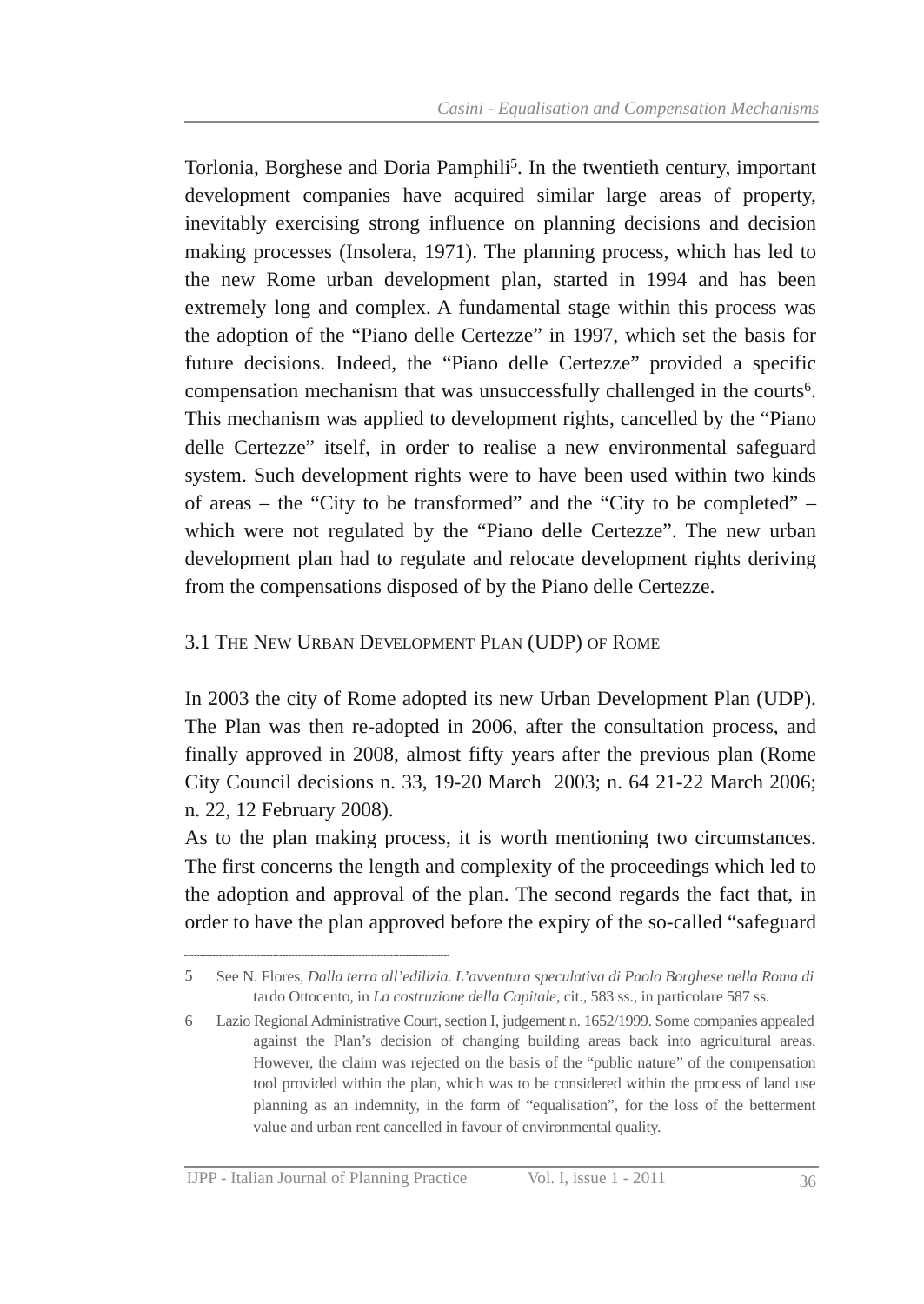measures", a new collaborative planning procedure between the Municipal Authority, Province and Region has been used 7 (Mazzarelli, 2007). In fact, the length of the process, mostly due to the large dimensions of the city of Rome, determined the legal implications of the safeguard measures (Council of State, n. 2 /2008). Over 7,000 written representations were submitted, of which some 30% were totally or partially accepted.

As regards the Plan's contents, the city has been divided into three different systems: urban system (about 36,000 hectares - 28%)<sup>8</sup>; environmental and agricultural system (about 88,000 hectares - 68%)<sup>9</sup> and infrastructures and community facilities system (about 5,000 hectares - 4%)<sup>10</sup>. The Plan has allocated about twenty million square metres of gross floor area<sup>11</sup> for future admissible developments (in terms of volume, about sixty six million cubic metres). In this respect, the gross floor area amounts to an increase of about 9% to the existing city, with a future estimated population of over three million inhabitants.

In this context, the UDP has defined different equalisation and compensation tools for its implementation. During plan preparation, the norms, made up of 109 articles, were subject to important modifications, especially with regard to the articles regulating these planning practices and mostly with regards to equalisation. Indeed, the fundamental importance of equalisation is underlined by the first article, subsection 2, where it is stated that:

*"the Plan pursues regeneration and revitalisation objectives on the basis of sustainable development and equalisation principles, following criteria such as efficiency, effectiveness, transparency and simplification of administrative actions, complying with the legislation in force".*

Articles 17-22 regulate equalisation criteria and mechanisms.

Regional Act n. 4./2006. 7 See article 66-bis, Lazio Regional Act n. 38/1999, introduced by the article 70, subsection 7, Lazio

Projects, Areas with restricted developments. 8 Including: Historical City, Built-up City, City to be Regenerated, City to be Transformed, Structuring

<sup>9</sup> Composed of: Protected Natural Areas, Hydrological network, agricultural land and parks.

<sup>10</sup> Including public services, private services and play areas, mobility and technological infrastructures.

the perimeter of the building. 11 Gross Floor Area is defined by the UDP norms as the sum of the floor surfaces comprised within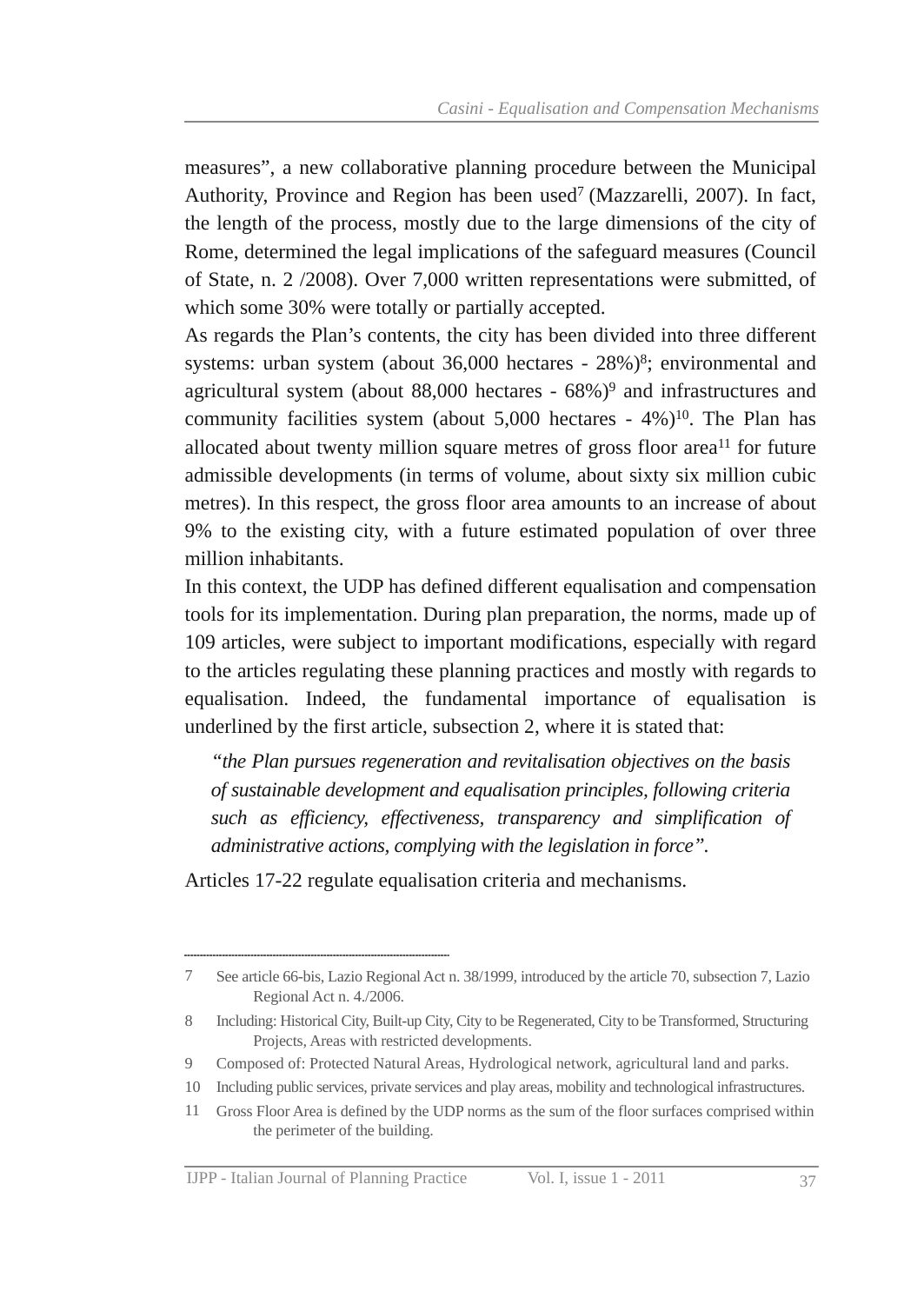3.2. CRITERIA AND MECHANISMS FOR THE EQUAL DISTRIBUTION OF DEVELOPMENT RIGHTS

Article 17, subsection 1, of the UDP norms clarifies that the plan introduces, as a general rule, the need to parcel out development rights between areas and individuals, according to principles of equality and uniformity, and taking into account: pre-existing urban plans; legally existing building $(s)$ ; the pursuit of public or general interest"<sup>12</sup>. Indeed, the equalisation system provided by the new plan aims at parcelling out the "advantages" and compensating the "disadvantages" produced by new planning provisions, as well as compensating the "disadvantages" caused by previous conditions of decay of existing building property. Therefore, it is a widespread and *a priori* equalisation, in terms of both finances and of building volumes.

In particular, five cases of equalisation are described in articles 18 et seq. These are: areas of compensation; planning compensations; special contributions; incentives for building renewal; compensatory transfers. These equalisation methods, singly or combined, and access to incentives or compensation therein provided, are applied through bid processes and a specific planning instrument ("Programma Integrato"), and are consistent with State regulations for participation in administrative procedures. Moreover, the UDP distinguishes building rights exercisable *in situ* from those to be transferred to other areas, as well as  $-$  in the same area  $-$  building rights assigned to owners from those reserved to the local government.

Firstly, the *areas of compensation* are specific portions of land where the UDP distinguishes between development rights assigned to owners (quantified according to preexisting urban planning), on one hand, and

building forecasts, the UDP ensures fair distribution of building forecasts for owners concerned with executive planning instruments, apart from specific destinations assigned to each area and proportionally to the owned areas. Moreover, apart from criteria and methods to allocate building forecasts, the UDP ensures that the distribution of charges due to the administration is proportional to the assigned building forecasts and it distinguishes ordinary building forecasts - which correspond to ordinary charges - from additional building forecasts – which correspond to extraordinary charges. 12 Article 17, subsection 6, clarifies that, with the exception of criteria for differentiated allocation of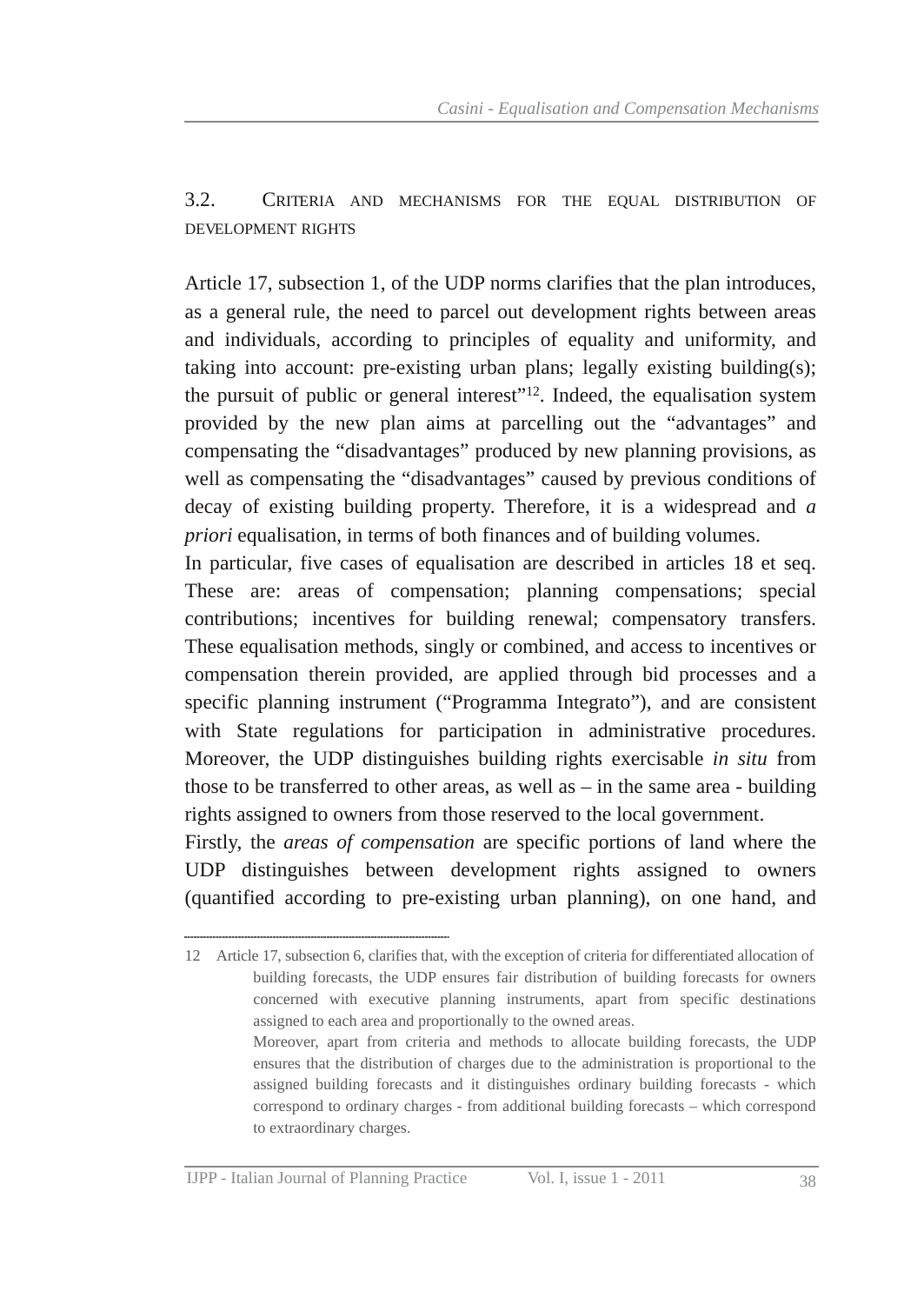development rights, reserved to the local government for the public interest (urban redevelopment, environmental protection, social housing, urban services), on the other hand (article 18 of UDP norms). In such areas, intervention can be indirect, either public or private. This implies that, when the implementation planning instrument is approved, the owners (of the defined areas) have to transfer, with no charge, the property which conforms to the planned developments to the local government itself or to a third party appointed by the local government. 13

Secondly, *planning compensations* are related to building rights "promised" by the "Piano delle Certezze" but not yet assigned. Indeed, one of the purposes of the new UDP has been to implement the compensations identified by that planning variant. <sup>14</sup> Building rights must be located firstly in the compensation areas, but they can be located in other building areas, only if owners and compensation holders reach an agreement. It should be pointed out that building rights to be located are determined – as far as quantity and land use are concerned – assuming that the real estate value and the building rights to be compensated are equivalent. Finally, bid processes are provided to assign areas to those who receive compensation. 15

Thirdly, a *special contribution* is applied to the most relevant real estate enhancements produced by the new Plan, compared with pre-existing urban plans (Article 20 of UDP norms). This contribution is worth two thirds of the real estate value which can be obtained due to the dispositions of the Plan (it may either increase or reduce). The contribution can be paid directly to the local government or be deducted through the direct execution of works.

Fourthly, *incentives for building renewal* are used to achieve urban standards, to realise and manage public works and services and to renovate the existing building stock. In the latter case, the incentives consist of the

area, the conveyance doesn't take place. 13 If the final receivers of building forecasts reserved to local government is the owner of the assigned

<sup>&</sup>quot;Casal giudeo" were added to "Piano delle Certezze" compensations. 14 Article 19, UDP norms. In a second instance, compensations provided for "Tor Marancia" and

issues a specific notice addressed to compensation receivers, so that they can send in the proper application within the final term indicated in the notice (not less than six months). 15 Apart from these procedures, within 12 months after the UDP approval, the local government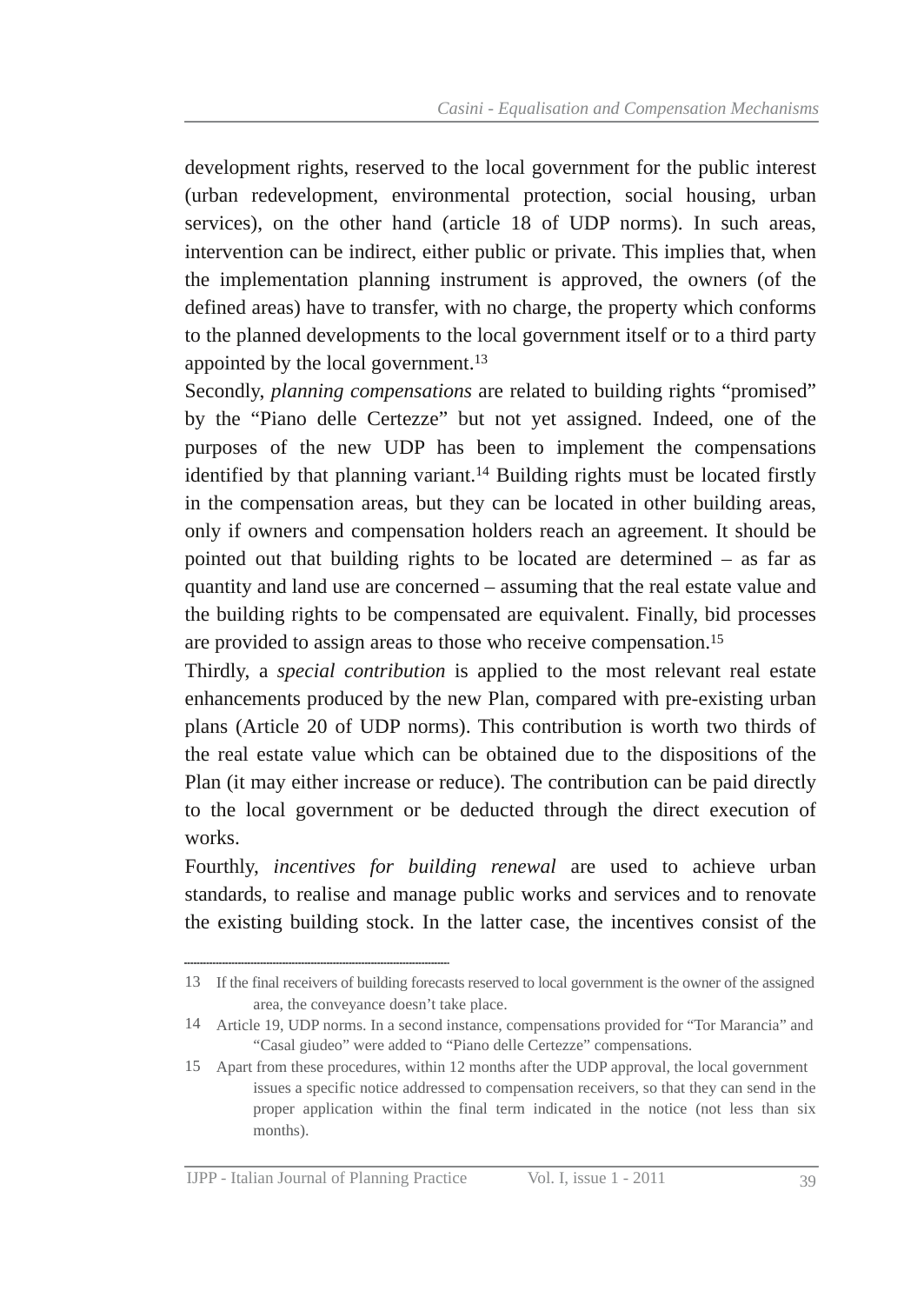increase of the existing Gross Floor Area, which – if not localised *in situ* can be transferred to the areas of compensation, according to the criterion of economic equality. "Programmi integrati" will set the interventions and the modalities and levels of incentives, as well as the timing of a possible transfer of incentives to other areas.

Lastly, *compensatory transfer* is an alternative tool for the expropriation of areas for public use (Ricci, 2005). These areas can be bought through giving the owners development rights, which have to be localised *in situ* or transferred to the areas of compensation. Therefore, the areas are acquired by conceding rights to build, based on the extension of the area, but this can be concentrated just in a part of the area or transferred to another area; the transfer of the areas must be done through a registered and transcribed public act. The acquisition of an area takes place either with a direct intervention or through participation in the "Programma integrato". In the first case, the rights to build are 0,04 square metres, to be realised on 10% of the area, against the transfer to the Municipality of the remaining 90%<sup>16</sup>. In the case of participation in the "Programma integrato", the right to build is about 0,06 square metres and will be transferred to the City, to be restructured, or in other areas of compensation, adopting permitted land uses, while the whole area will be given over to the Municipality<sup>17</sup>.

### **4. CONCLUSIONS: "LE LIVRE TUERA L'ÉDIFICE"?**

The system described above is very complex and is the result of the use of different equalisation techniques: equalisation, compensation, and incentives. In sum, and with specific reference to the rights to build, there are three consequences: there is the use of a general principle of equalisation, mainly used through "Programmi integrati"; urban compensations are limited to specific circumstances; forms of compensatory

services. 16 On the area that remains in public use only some specific uses are allowed, such as small private

the City to be regenerated, can be transferred only within the same kind of areas from which they come. 17 The private Gross Floor Area, generated from the application of the "compensatory transfer" to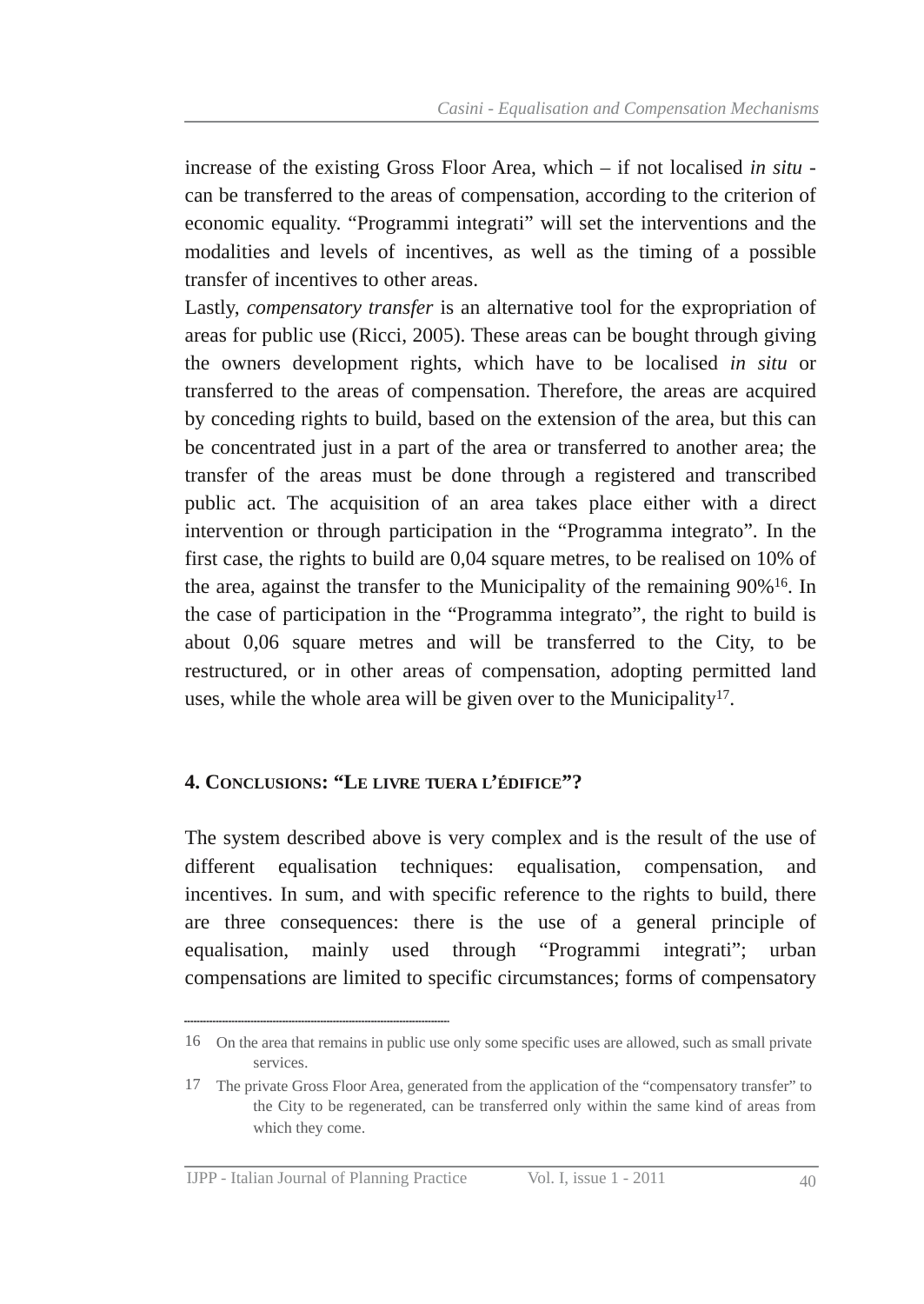transfer are regulated and they are applicable in order to find areas designated for public use.

One of the most interesting aspects is that the above-mentioned mechanisms create a very complex system of "supply" and "demand" (Stella Richter, 2006). The demand is constituted by the building rights to be localised (resulting from interventions within the areas of compensation), compensatory transfers and urban incentives or even in some cases of special contribution. On the other hand, the supply side, in addition to the areas regulated by the "Programmi integrati", is constituted by the "Ambiti di compensazione". These operate like containers in which the building rights to be localised can be concentrated. For this aspect, the most significant example is the so called "*Ambiti di riserva a trasformabilità vincolata*", unbuilt areas formerly assigned to Agro Romano, which now have a mainly residential allocation (for a total of 79 ha and almost 300.000 square metres of Gross Floor Area)<sup>18</sup>.

The new Rome UDP thus contains a number of provisions concerning mechanisms of both compensation and equalisation. Such a system is based on three main factors: the former plan, the existing built city and the new plan's objectives (goals). From those factors some "guiding rules" are then extracted and the characteristics of the system are defined that is "unitary, organic and generalised"; it does not substantially affect existing urban development rights; it provides for extraordinary disbursements only to

<sup>0.15</sup> to 0.45 on the basis of planning decisions and directives made within action plans. Of such a building index, 0.06 square metres are attributed to landowners while the remaining part is attributed to the Commune. Implementation of urban developments is subject to approval of action plans which should involve the whole development area ("Ambito di riserva"). These plans are drawn on the ground of a planning decision, based on article 13 subsection 3 and article 14, which should provide, even in different phases: determination of requirements, necessities and priorities; determination of criteria on the basis of which to define those "Ambiti di riserva" which are to receive development rights; modalities and deadlines for activating expropriation procedures. The above planning decision and directive can foresee a general plan which concerns, where needed, along with the "Ambiti di riserva", other essential infrastructures so that access through any means of transport can be guaranteed. After the planning decision is made, and based on it, the Commune can prepare for an open bidding procedure with the objective of encouraging or verifying the availability of developers and landowners to form an "Ambito di riserva". 18 Within such areas the average building index is 0.3 square metres/square metres, ranging from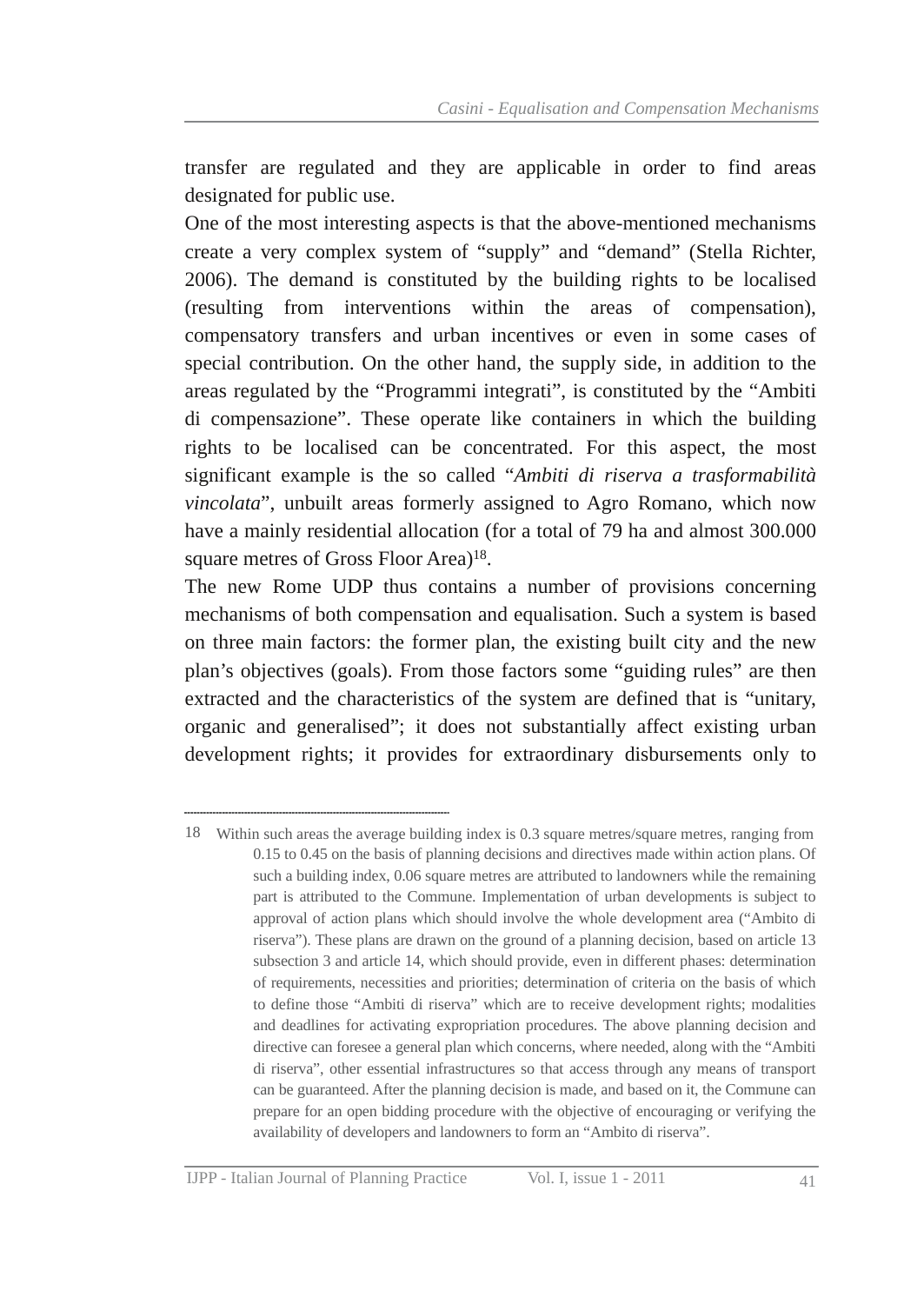"new and wider planning provisions"; it does not affect the whole plan's provisions; it is implemented through bid processes; it complies with legislation" (Rome City Council, 2008).

From a broader perspective, looking at the dynamics of the interests involved, it emerges that these solutions involve both public and private interests. Firstly, there is the interest in delivering services and public works, and in creating an extensive environmental system (almost 70% of the entire municipality). The new UDP, in fact, pays due attention to the public sector for an appropriate allocation of services, the achievement of which is pursued through innovative tools introduced by the Lazio regional legislation, such as compensation transfer.

Another aspect of the public interest that the plan aims to preserve through equalisation and compensation mechanisms is the protection of competition, secured through bid processes<sup>19</sup>. However, such mechanisms provide an advantage to the actor directly involved in the specific development in respect to other potential investors.

On the other hand, in the new UDP, the interests of the land owners seem to be the main concern, similar to what is provided by the "Piano delle certezze", where the owners could achieve substantial advantages for their land through equalisation and compensation; they could even increase of their previous building rights. In that case, in fact, the reduced or cancelled development provisions in relation to the then existing plan were considered as "granted development rights". That is in contrast with a correct interpretation of constitutional provisions (Article 42), whereby the social function of property allows the limitation of building rights, even without compensation. The change of the building indexes is in fact in the ordinary power of the public administration (Urbani, 2007).

In any event, the lawfulness of equalisation and compensation arrangements prepared by the new UDP does not seem to be in question, since they are based on a consensus of the land owners and are designed to extend his/her guarantees (Urbani, 2008). In addition, the use of powers to provide reserves of generalised areas and building rights in favour of the Municipal Authority

<sup>19</sup> See Italian Constitutional Court decisions no. 129/2006 and no. 269/2007.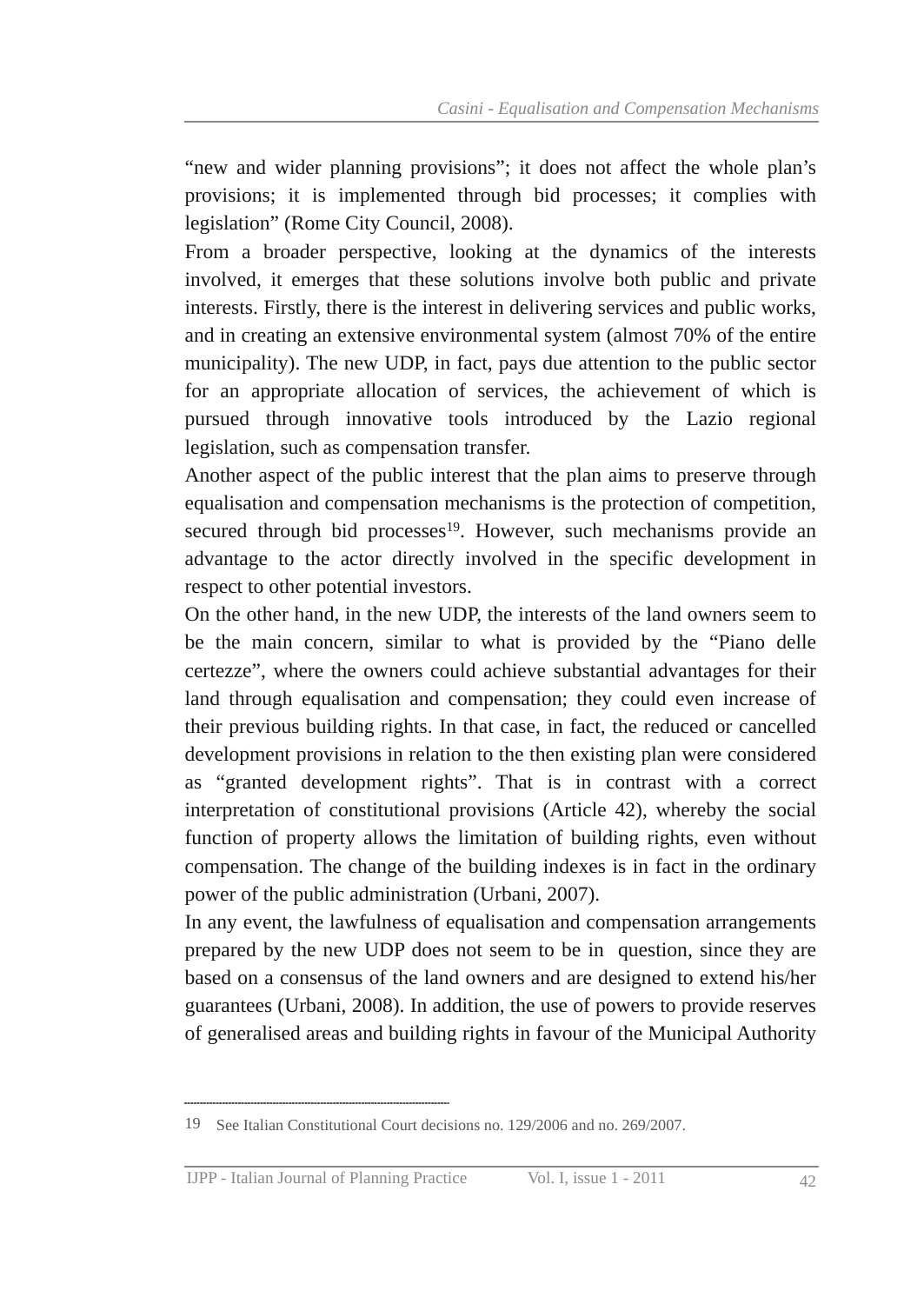of Rome, that in other Regions has been challenged before the courts<sup>20</sup>, has been considered lawful by the Italian supreme administrative court ("Consiglio di Stato") 21 .

These options, so favourable to the private sector, sometimes are designed merely to solve problems of consent. They could even be unsustainable economically, that is why the alternatives should not be considered optimal as such, as they are based on arguments of a political nature. They should be seen as one possible solution among others, to be chosen if it is economically advantageous (Miceli and Segerson, 1996; Heller and Krier, 1999; Cooter, 2000).

The complexity of such mechanisms, along with their costs, may mean that they may not prove to be as efficient as expected. At the same time, the costs of implementing a wide environmental system through the acquisition and management of green areas could be so high that benefits to the community could disappear. In fact, the complexity of such tools represents one of the major issues in the plan's implementation (De Petris, 2007). For example, in the case of the "Ambiti di Riserva", in these areas, development interventions cannot be carried out until an implementation plan has been approved.

However, the main doubts concern the excessive complexity of the UDP norms. Although such dense regulation could be justified by the lack of a specific regional legislation, the number of provisions set by the new Rome UDP could remind us of Hugo's warning: "*Le livre tuera l'édifice*" or "*l'imprimerie tuera l'achitecture*".

Region relative to the modifications to the plan of Bassano del Grappa. Such decisions modified the plan's norms by providing that "a 50% share of development rights is attributed to the Municipal Authority". In fact, the administrative jurisprudence stated that in the absence of national legislation, such a provision does not find any legislative background which can justify such a restriction on property rights, outside the guarantee of the Article 42 of the Constitution. 20 Case law of Council of State, IV, n. 4833/2006, which stated as unlawful the decision of the Veneto

Administrative Court, regarding the compensatory transfer and the incentives regulated by the UDP. On these issues, see Corrado R. (ed.), L'urbanistica italiana dopo le sentenze del TAR sul PRG di Roma, Roma, 2010. 21 See decision no. 4545/2010, of July 13 2010, which reversed the decision no. 1524/2010 of Lazio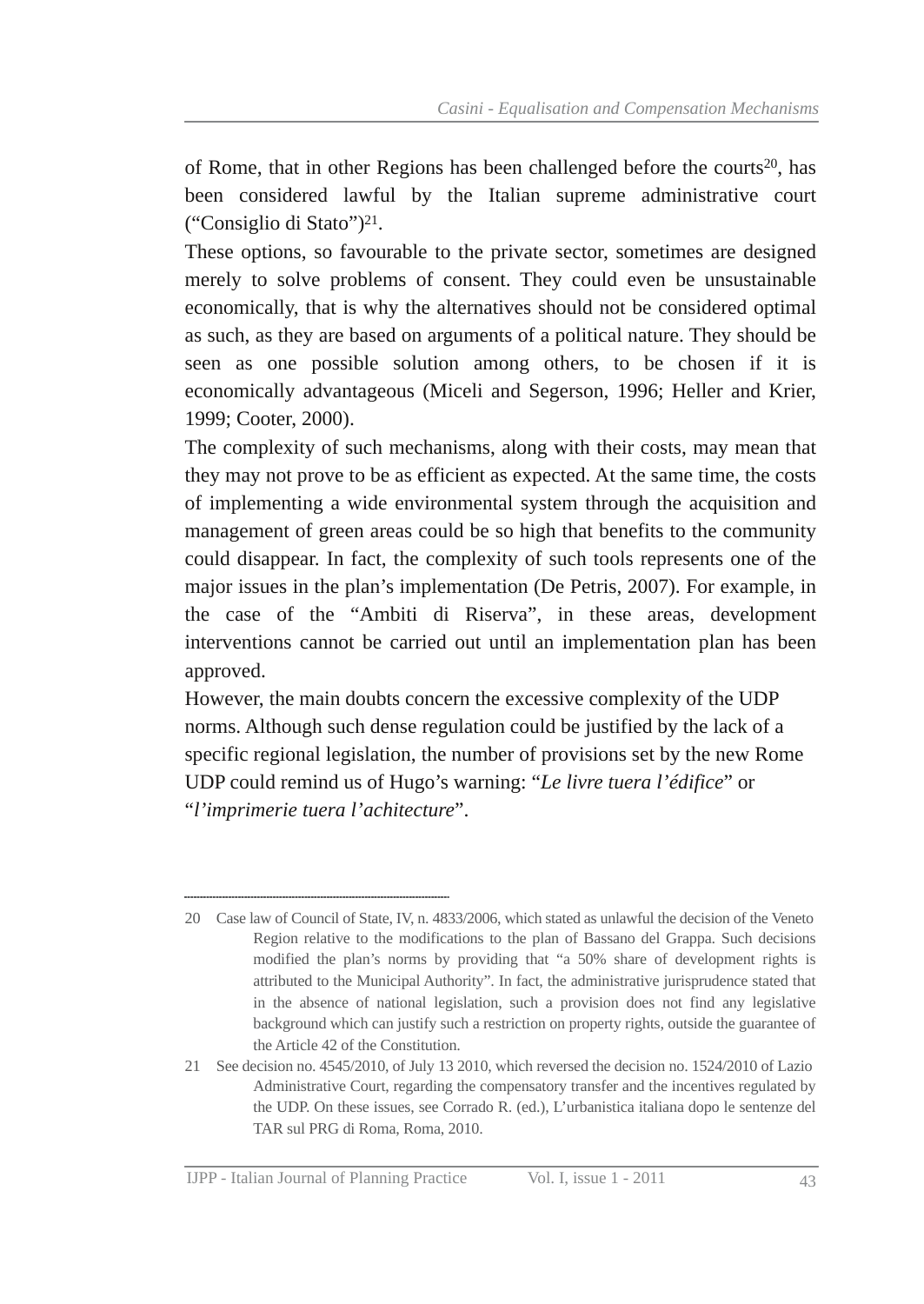#### **REFERENCES**

- BARTOLINI, A. and MALTONI, A. (ed.) (2009) *Governo e mercato dei diritti edificatori.* Napoli: Editoriale Scientifica.
- BOSCOLO, E. (2008) La durata limitata (e graduata) delle misure di salvaguardia tra disposizioni statali e regionali. *Giornale di diritto amministrativo,* 9, pp. 968997.
- CASINI, L. *L'equilibrio degli interessi nel governo del territorio.* Milano: Giuffeè.
- COLONNA, V. (2007) Nuovo modello di pianificazione e perequazione urbanistica nella legislazione regionale dell'ultimo decennio. *Rivista giuridica dell'edilizia,* 3, 2007.
- COOTER, R. (2000) *The Strategic Constitution.* Princeton, NJ: Princeton University Press.
- CROSETTI, A. (2004) Evoluzione del regime d'uso dei suoli e nuovi strumenti di perequazione urbanistica. *Quaderni regionali*, 2, pp. 547-626.
- DE PETRIS, D. (2007) Semplificazione, urbanistica ed edilizia. *Rivista Giuridica di Edilizia*, pp. 315-344.
- HELLER, M.A. and KRIER, J.E. (1999) Deterrence and Distribution in the Law of Takings. *Harvard Law Review,* 112 (5), pp. 997 1025.
- INSOLERA, I. (1971) *Roma moderna. Un secolo di storia urbanistica.* Torino: Einaudi.
- MAZZARELLI, V. (2007) Passato e presente delle pianificazioni, in Casetta, E. et al (2007) *Studi in onore di Leopoldo Mazzarolli.* Napoli: CEDAM.
- POLICE, A. (2004) Gli strumenti di perequazione urbanistica: magia evocativa dei nomi, legalità ed effettività. *Rivista giuridica dell'edilizia,* 2, pp. 319.
- MICELI, T.J. and SEGERSON, K. (1996) *Compensation for Regulatory Takings: an Economic Analysis with applications.* Greenwich: JAI Press.
- MARCELLONI, M. (2003) *Pensare la città contemporanea. Il nuovo piano regolatore di Roma.* Bari: Laterza.